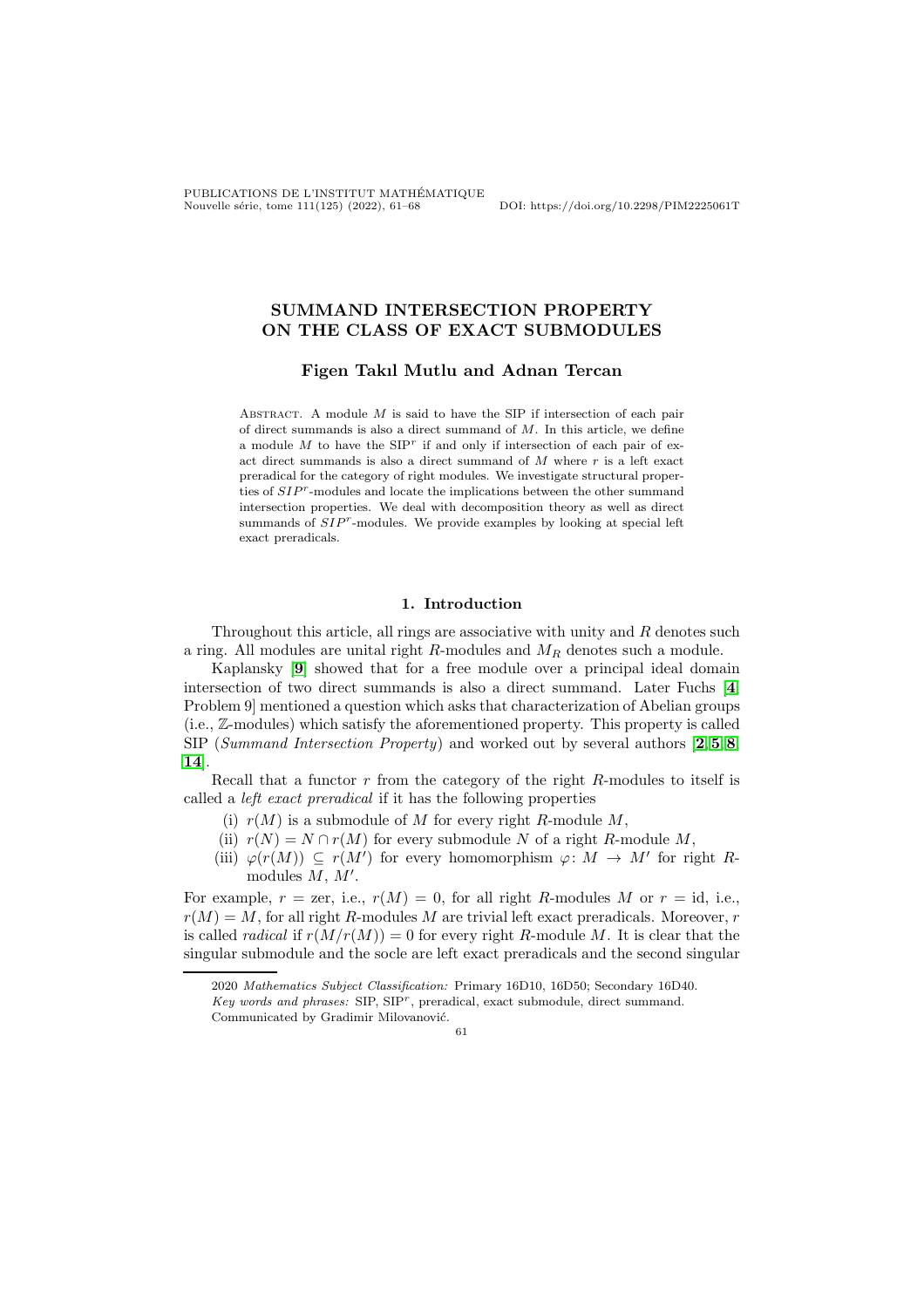submodule (or Goldie torsion submodule) is a radical. For an excellent treatment of the left exact preradicals, please consult  $[11]$  $[11]$  $[11]$ . A submodule N of M is called exact provided that  $r(M/N) = 0$ . In this paper, we focus on modules with the SIP in terms of exact direct summands. We call a module have the  $SIP<sup>r</sup>$  if the intersection of every pair of exact direct summands of M is a direct summand of M.

Let M be a module. Thus  $N \leq M$ ,  $N \leq e M$ , End $(M)$ ,  $Z(M)$ , r and  $ann_r(X)$ will stand for  $N$  is a submodule of  $M$ ,  $N$  is an essential submodule of  $M$ , the ring of endomorphisms of  $M$ , singular submodule of  $M$ , the left exact preradical in the category of right modules and the right annihilator of a subset  $X$  in  $M$ , respectively. For any other terminology or unexplained notions, we refer to [[3](#page-6-7),[6](#page-6-8),[12](#page-6-9)].

### 2. Results

Obviously a module with the SIP has the  $SIP<sup>r</sup>$ . In general, a module with the  $SIP<sup>r</sup>$  need not to have the SIP. The following example shows that there exists a module with  $SIP<sup>r</sup>$  but not have the SIP.

<span id="page-1-1"></span>EXAMPLE 2.1. Let  $R = \begin{pmatrix} \mathbb{Z}_4 & 2\mathbb{Z}_4 \\ 0 & \mathbb{Z}_4 \end{pmatrix}$  and  $M = R$  as a right R-module. Then, all  $\overline{0}$   $\mathbb{Z}_4$ nontrivial idempotents of R are  $e_1 = \left(\frac{\overline{0}}{0}\frac{\overline{0}}{1}\right), e_2 = \left(\frac{\overline{0}}{0}\frac{\overline{2}}{1}\right), e_3 = \left(\frac{\overline{1}}{0}\frac{\overline{0}}{0}\right), e_4 = \left(\frac{\overline{1}}{0}\frac{\overline{2}}{0}\right).$ 

Since  $e_1R \cap e_2R$  is not a direct summand of M, M has not the SIP. However, if we take  $r = Z$ , all exact direct summands of M are  $e_3R$  and M. Hence M has the  $SIP<sup>r</sup>$ .

Next we give some basic properties of the left exact preradicals in the sense of exact submodules.

<span id="page-1-0"></span>PROPOSITION 2.1. Let M,  $M_i$   $(i \in I)$  be right R-modules and r a left exact preradical in the category of right R-modules. Then

- (i) If N is an exact submodule of M, then  $r(M) \leq N$ .
- (ii) If  $M = \bigoplus_{i \in I} M_i$  then  $r(M) = \bigoplus_{i \in I} r(M_i)$ .
- (iii) Let  $X \leqslant Y \leqslant M$ . If X is exact in Y and Y is exact in M, then X is exact in M.
- (iv) Let N be a submodule of M. If X is an exact submodule of M, then  $X \cap N$ is an exact submodule of N.

PROOF. (i) and (ii) follows from the definitions (see, for example [[11](#page-6-6)]).

(iii) By assumption,  $r(Y/X) = r(M/Y) = 0$ . Since we have  $M/Y \cong \frac{M/X}{Y/X}$ ,  $Y/X$ is exact in  $M/X$ . By (i),  $r(M/X) \leq Y/X$ . Since every left exact preradical is idempotent, we have that  $r(r(M/X)) = r(M/X) = (M/X) \cap r(Y/X) = 0$ . It follows that  $X$  is an exact submodule of  $M$ .

(iv) Let X be an exact submodule in M. Since  $N/(X \cap N) \cong (X + N)/X$ , then  $r(N/(X \cap N)) = 0$ , i.e.,  $X \cap N$  is an exact submodule of N.

REMARK 2.1. Let  $M = M_1 \oplus M_2$  and N be an exact submodule in M. Since  $M_1/(N \cap M_1) \cong (M_1 + N)/N$ ,  $r(M_1/(N \cap M_1)) = 0$  and hence  $N \cap M_1$  is exact in  $M_1$ . In particular, if N and K are exact direct summands of M, then  $N \cap K$  is exact in  $N$  and so is exact in  $M$  by Proposition [2.1\(](#page-1-0)iii).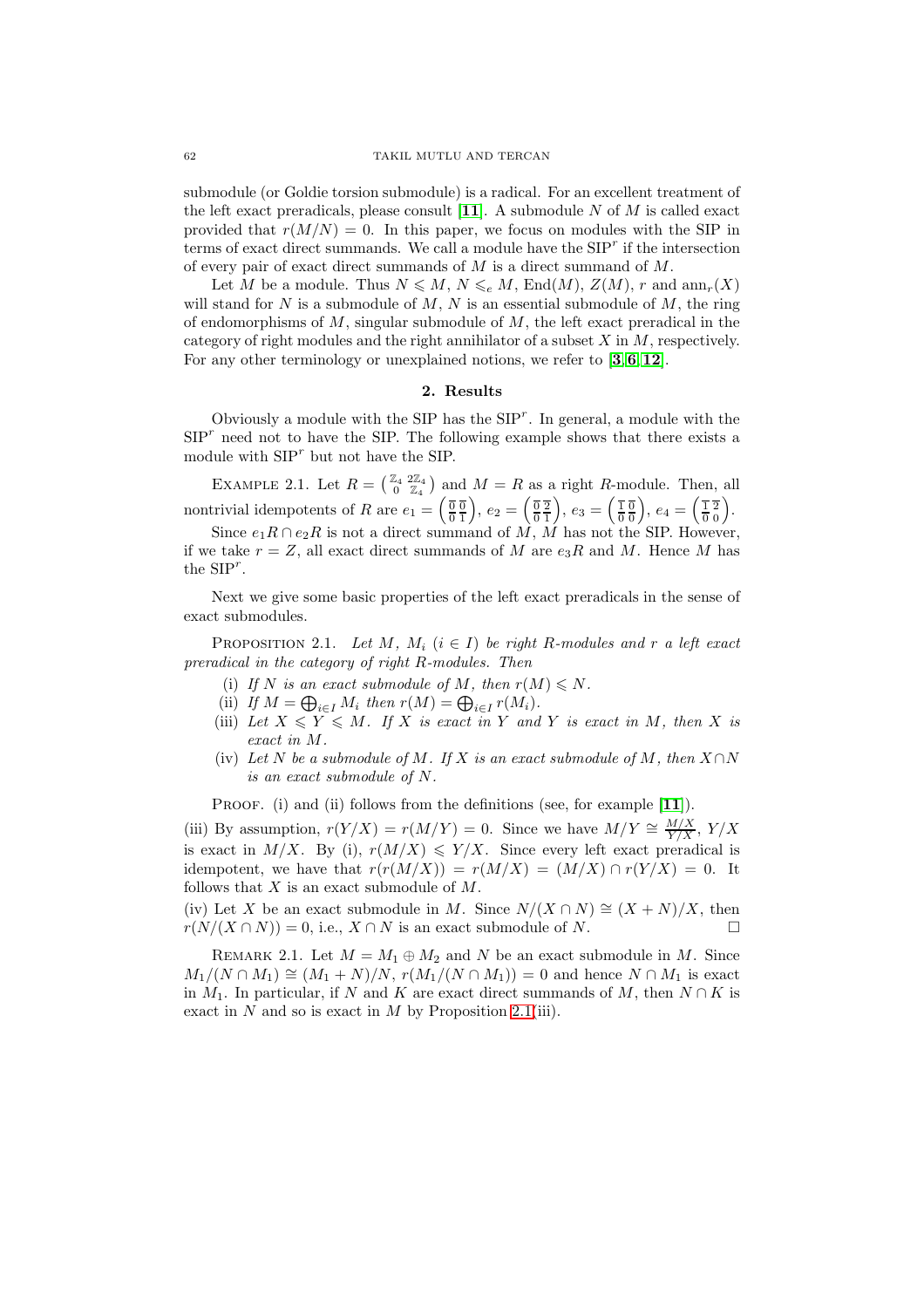PROPOSITION 2.2. Consider the following statements for a module M.

(i) M has the SIP. (ii) M has the SIP<sup>r</sup>. (iii) M has the SIP<sup>z</sup>.

Then (i)  $\Rightarrow$  (ii)  $\Rightarrow$  (iii), but the reverse implications are not true, in general.

PROOF. (i)  $\Rightarrow$  (ii) Follows from the definitions.

(ii)  $\Rightarrow$  (iii) Follows by taking  $r = Z$ .

 $(ii) \nRightarrow (i)$  By Example [2.1.](#page-1-1)

(iii)  $\#$  (ii) Let  $R = \begin{pmatrix} \mathbb{Z}_4 & \mathbb{Z}_4 \\ \mathbb{Z}_4 & \mathbb{Z}_4 \end{pmatrix}$  and  $M = R$  as a right R-module. Then, all nontrivial idempotents of  $R$  are

$$
e_1 = \left\{ \begin{pmatrix} \overline{0} & \overline{0} \\ c & \overline{1} \end{pmatrix} \middle| c \in \mathbb{Z}_4 \right\}, \quad e_2 = \left\{ \begin{pmatrix} \overline{0} & b \\ \overline{0} & \overline{1} \end{pmatrix} \middle| b \in \mathbb{Z}_4 \right\}, \quad e_3 = \begin{pmatrix} \overline{0} & \overline{2} \\ \overline{2} & \overline{1} \end{pmatrix},
$$
  
\n
$$
e_4 = \left\{ \begin{pmatrix} \overline{1} & 0 \\ c & \overline{0} \end{pmatrix} \middle| c \in \mathbb{Z}_4 \right\}, \quad e_5 = \begin{pmatrix} \overline{1} & \overline{2} \\ \overline{2} & \overline{0} \end{pmatrix}, \quad e_6 = \left\{ \begin{pmatrix} \overline{1} & b \\ \overline{0} & \overline{0} \end{pmatrix} \middle| b \in \mathbb{Z}_4 \right\},
$$
  
\n
$$
e_7 = \begin{pmatrix} \overline{3} & \overline{1} \\ \overline{2} & \overline{2} \end{pmatrix}, \quad e_8 = \begin{pmatrix} \overline{3} & \overline{2} \\ \overline{1} & \overline{2} \end{pmatrix}, \quad e_9 = \begin{pmatrix} \overline{3} & \overline{2} \\ \overline{3} & \overline{2} \end{pmatrix}, \quad e_{10} = \begin{pmatrix} \overline{3} & \overline{3} \\ \overline{2} & \overline{2} \end{pmatrix},
$$
  
\n
$$
e_{11} = \begin{pmatrix} \overline{2} & \overline{2} \\ \overline{1} & \overline{3} \end{pmatrix}, \quad e_{12} = \begin{pmatrix} \overline{2} & \overline{2} \\ \overline{3} & \overline{3} \end{pmatrix}, \quad e_{13} = \begin{pmatrix} \overline{2} & \overline{3} \\ \overline{2} & \overline{3} \end{pmatrix}, \quad e_{14} = \begin{pmatrix} \overline{2} & \overline{1} \\ \overline{2} & \overline{3} \end{pmatrix}.
$$

By routine calculations, all  $z$ -closed direct summands (i.e.,  $D$  is a direct summand with  $Z(M/D) = 0$  of M are 0 and M. Hence M has the SIP<sup>z</sup>. Now, let  $r =$  zer, then every submodule of  $M_R$  is an exact submodule of M. However,  $e_3R \cap \left(\frac{\overline{16}}{20}\right)R = \left(\frac{2\mathbb{Z}_4}{0}\right)^2$  is not a direct summand of M. It follows that M has not the  $\text{SIP}^r$ . .

The following theorem gives a characterization of modules with the  $SIP<sup>r</sup>$  as well as the  $SSP<sup>r</sup>$  in terms of certain kind of homomorphisms. Recall that a module have the  $SSP<sup>r</sup>$  if the sum of every pair of exact direct summands of M is a direct summand of M.

<span id="page-2-0"></span>THEOREM 2.1. Let  $M$  be a module. Then

- (i) M has the SIP<sup>r</sup> if and only if for every decomposition  $M = A \oplus B$  with an exact direct summand A of M and for every homomorphism  $f: A \rightarrow B$ , Ker f is a direct summand of M.
- (ii) M has the SSP<sup>r</sup> if and only if for every decomposition  $M = A \oplus B$  with an exact direct summand A of M and for every homomorphism  $f: A \rightarrow B$ , Imf is a direct summand of M.

PROOF. (i) Assume that M has the SIP<sup>r</sup>. Let  $M = A \oplus B$ , A exact in M and  $f: A \to B$  a homomorphism. Let  $X = \{a + f(a) \mid a \in A\}$  and  $m \in M$ . Then, it can be seen that  $M = X \oplus B$  and Ker  $f = X \cap A$ . Since A is exact in M,  $r(B) = 0$ . Hence X is exact in M. Then by assumption, Ker f is a direct summand of  $M$ .

Conversely, assume that for every decompositon  $M = A \oplus B$  with an exact direct summand A of M and for every homomorphism  $f: A \rightarrow B$ , Ker f is a direct summand of M. Let N and K be exact direct summands of M. Then  $M = N \oplus N_1$ and  $M = K \oplus K_1$  for some  $N_1, K_1 \leqslant M$ . Let  $\pi_{N_1}: M \to N_1$  and  $\pi_K: M \to K$ be the canonical projections. Now, define  $h = (\pi_{N_1} \circ \pi_K)|_N : N \to N_1$ . Then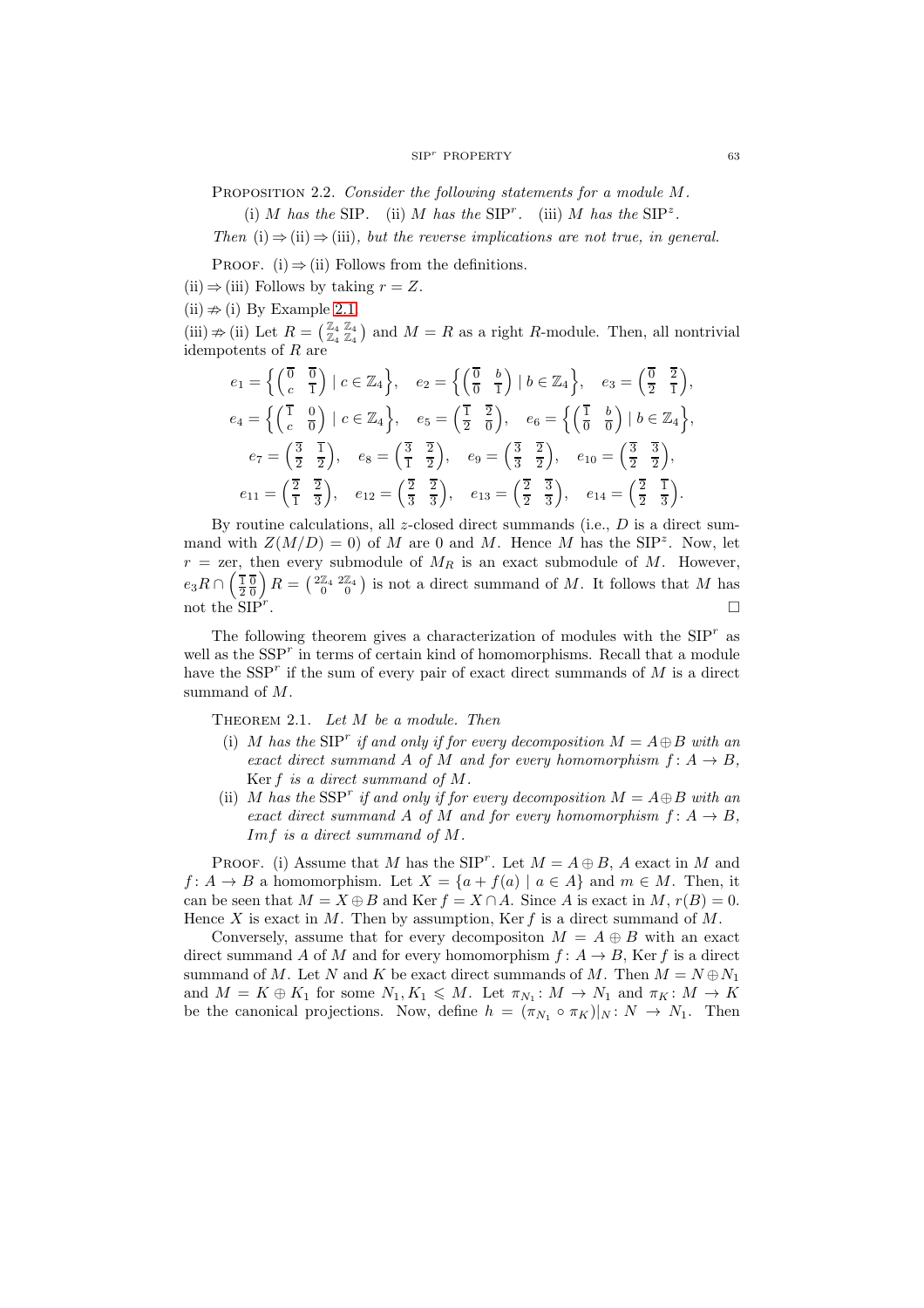Ker  $h = (N \cap K) \oplus (N \cap K_1)$  is a direct summand of M by assumption. Since  $N \cap K$  is a direct summand of Ker h, it is a direct summand of M. Hence M has the  $SIP<sup>r</sup>$ .

(ii) Assume that M has the SSP<sup>r</sup>. Let  $M = A \oplus B$ , A exact in M and  $f: A \rightarrow B$ a homomorphism. Let  $X = \{a + f(a) | a \in A\}$  and  $m \in M$ . Then,  $M = X \oplus B$ and X is exact in M as in (i). Then by assumption,  $M = (A + T) \oplus L$  for some  $L \leq M$ . Since  $A \cap Im f = 0$ ,  $A + T = A \oplus Im f$ . Hence  $Im f$  is a direct summand of  $M$ . The converse follows from [[1](#page-6-10), Theorem 8].

The following result shows that the  $SIP<sup>r</sup>$  property is inherited by direct summands of a module which satisfies  $SIP<sup>r</sup>$ .

<span id="page-3-0"></span>THEOREM 2.2. If M has the  $SIP^r$ , then any direct summand of M has also the  $SIP^r$ .

PROOF. Let M be an  $\text{SIP}^r$ -module and  $M_1$  a direct summand of M. Assume that N and K be exact direct summands of  $M_1$ . Then  $M = M_1 \oplus M_2$  for some submodule  $M_2$  of M and  $M_1 = N \oplus N' = K \oplus K'$  for some submodules  $N'$ ,  $K'$  of  $M_1$ . By assumption,  $r(N') = r(K') = 0$  and hence  $N \oplus M_2$  and  $K \oplus M_2$  are exact submodules of M. By hypothesis,  $(N \oplus M_2) \cap (K \oplus M_2)$  is a direct summand of M. Now, applying the modular law, we have  $(N \oplus M_2) \cap (K \oplus M_2) = [N \cap (K \oplus M_2)] \oplus M_2$ . Then, it can be checked that  $[N \cap (K \oplus M_2)] \oplus M_2 = (N \cap K) \oplus M_2$ . Thus  $(N \cap K) \oplus M_2$ is a direct summand of M and hence  $(N \cap K)$  is a direct summand of  $M_1$ . It follows that  $M_1$  has the  $SIP^r$ . .

### 3. Decompositions

In this section, we focus on direct sums and decompositions of  $SIP^r$ -modules. To this end, we obtain several results when a direct sum and various kind of  $SIP^r$ modules enjoy the property. Moreover, we obtain characterizations of this new class of modules.

THEOREM 3.1. Let  $M = \bigoplus M_i$  be a direct sum of fully invariant submodules  $M_i$  of M. Then M has the  $SIP^r$  if and only if each  $M_i$  has the  $SIP^r$ .

PROOF. Assume that each  $M_i$  has the SIP<sup>r</sup>. Let S and T be exact direct summands of M. Since each  $M_i$  is fully invariant,  $S = \bigoplus (S \cap M_i)$  and  $T =$  $\bigoplus (T \cap M_i)$ . Hence

$$
S \cap T = [\bigoplus (S \cap M_i)] \cap [\bigoplus (T \cap M_i)] = \bigoplus [(S \cap M_i) \cap (T \cap M_i)].
$$

By Proposition [2.1\(](#page-1-0)iv),  $S \cap M_i$  and  $T \cap M_i$  are exact direct summands of  $M_i$ , and hence so also does  $(S \cap M_i) \cap (T \cap M_i)$  by assumption. It follows that M has the  $SIP<sup>r</sup>$ . The converse is clear by Theorem [2.2.](#page-3-0)

To prove our next theorem, we need to have the following lemma which appears in [[7](#page-6-11), Proposition 3.9].

<span id="page-3-1"></span>LEMMA 3.1. Let  $M = M_1 \oplus M_2$  be an R-module. If  $\text{ann}_r(M_1)+\text{ann}_r(M_2) = R$ , then every submodule N of M can be written as  $N = N_1 \oplus N_2$ , where  $N_1 \leq N_1$ and  $N_2 \leqslant M_2$ .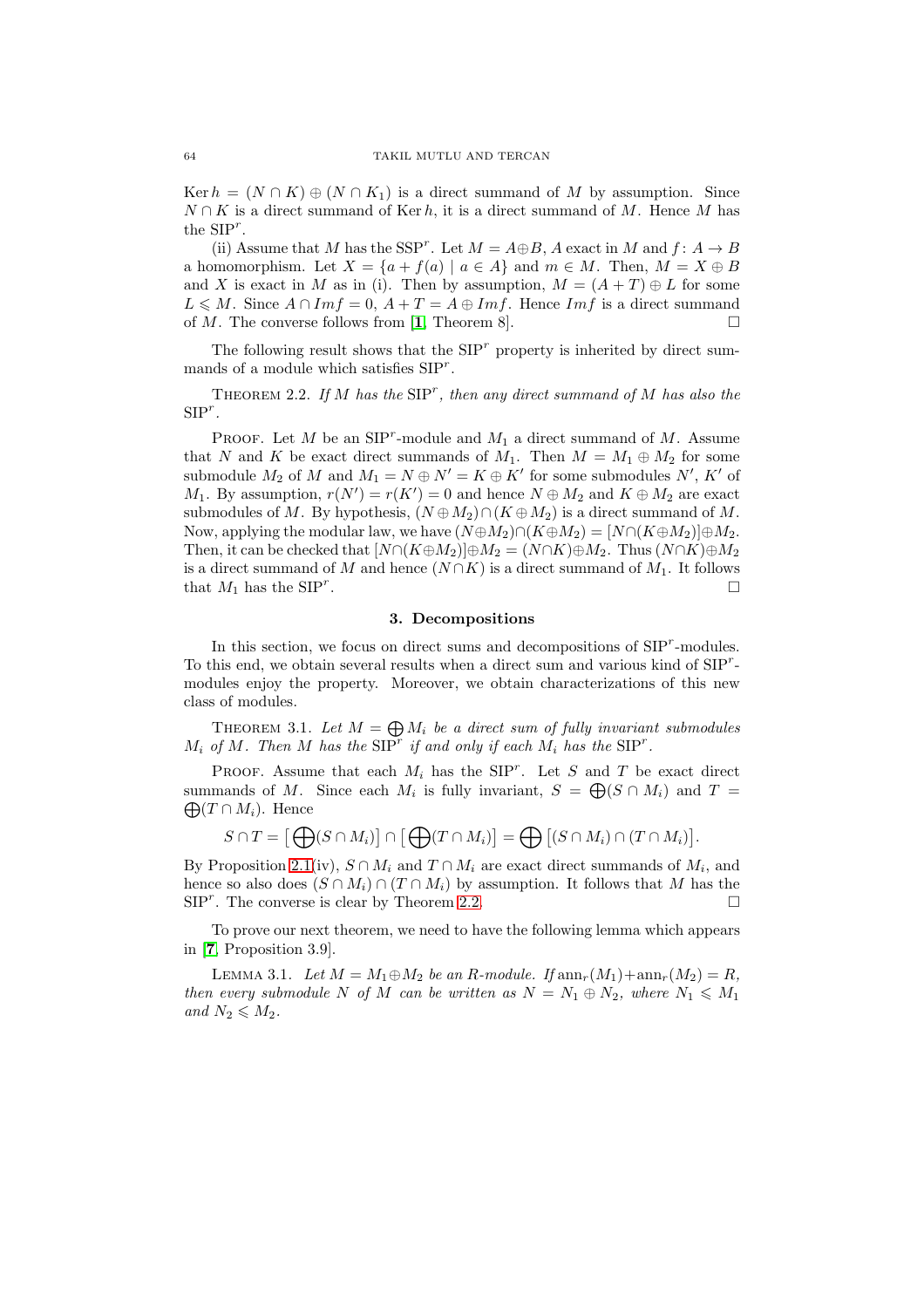THEOREM 3.2. Let M and N be modules with the  $SIP^r$ . If  $ann_r(M) + ann_r(N)$  $= R$ , then  $M \oplus N$  has the SIP<sup>r</sup>.

PROOF. Let A and B be exact direct summands of  $M \oplus N$ . By Lemma [3.1,](#page-3-1) there exist  $M_1, M_2 \leqslant M$  and  $N_1, N_2 \leqslant N$  such that  $A = M_1 \oplus N_1$  and  $B = M_2 \oplus N_2$ . It is easy to check that  $M_1$  and  $M_2$  are direct summands of  $M$ ,  $N_1$  and  $N_2$  are direct summands of N. Since  $(M \oplus N)/A = (M \oplus N)/(M_1 \oplus N_1) \cong M/M_1 \oplus N/N_1$ and A is an exact direct summand of  $M \oplus N$ ,  $M_1$  is exact in M and  $N_1$  is exact in N. Similarly,  $M_2$  is exact in M and  $N_2$  is exact in N. By assumption,  $M_1 \cap M_2$  and  $N_1 \cap N_2$  are direct summands of M and N, respectively. Therefore,  $(M_1 \cap M_2) \oplus$  $(N_1 \cap N_2)$  is a direct summand of  $M \oplus N$ . Now,

$$
(M_1 \cap M_2) \oplus (N_1 \cap N_2) = (M_1 \oplus N_1) \cap (M_2 \oplus N_2) = A \cap B.
$$

Thus  $A \cap B$  is a direct summand of  $M \oplus N$ , and hence  $M \oplus N$  has the SIP<sup>r</sup>.  $\Box$ 

Now, recall the conditions  $(C_3)$  and  $(D_3)$ :

 $(C_3)$  If A and B are direct summands of M with  $A \cap B = 0$ , then  $A \oplus B$  is a direct summand of M.

 $(D_3)$  If A and B are direct summands of M with  $A + B = M$ , then  $A \cap B$  is a direct summand of M.

We consider modules with  $(C_3)$  and  $(D_3)$  in terms of exact direct summands and call the conditions  $(C_3^r)$  and  $(D_3^r)$ , respectively:

 $(C_3^r)$  If A and B are exact direct summands of M with  $A \cap B = 0$ , then  $A \oplus B$  is a direct summand of M.

 $(D_3^r)$  If A and B are exact direct summands of M with  $A + B = M$ , then  $A \cap B$  is a direct summand of M.

<span id="page-4-0"></span>THEOREM 3.3. Let  $M$  be a module. If for any two exact direct summands  $A$ and B of M,  $A + B$  has  $(D_3^r)$ , then M has the SIP<sup>r</sup>.

**PROOF.** Assume that for any two exact direct summands A and B of  $M$ ,  $A+B$ has  $(D_3^r)$ . Note that A and B are also direct summands of  $A + B$ . Since  $A + B$  has  $(D_3^r)$ ,  $A \cap B$  is a direct summand of  $A + B$ . Then  $A + B = (A \cap B) \oplus L$  for some  $L \leq A + B$ . Thus  $A = (A \cap B) \oplus (A \cap L)$ , and hence  $A \cap B$  is a direct summand of  $M$ .

PROPOSITION 3.1. Let M be a module. If for any two exact direct summands A and B of M,  $A + B$  is a quasi-projective module, then M has the  $SIP<sup>r</sup>$ .

PROOF. It is well known that any quasi-projective module has  $(D_2)$ . If  $A+B$  is a quasi-projective module then it has  $(D_3^r)$ . Thus M has the SIP<sup>r</sup> by Theorem [3.3.](#page-4-0) П

The following result and its corollary provide the link between the  $SIP<sup>r</sup>$  and the  $SSP<sup>r</sup>$  conditions.

<span id="page-4-1"></span>PROPOSITION 3.2. Let M be a module with  $(C_3^r)$ . If M has the SIP<sup>r</sup> then M has the  $SSP<sup>r</sup>$ .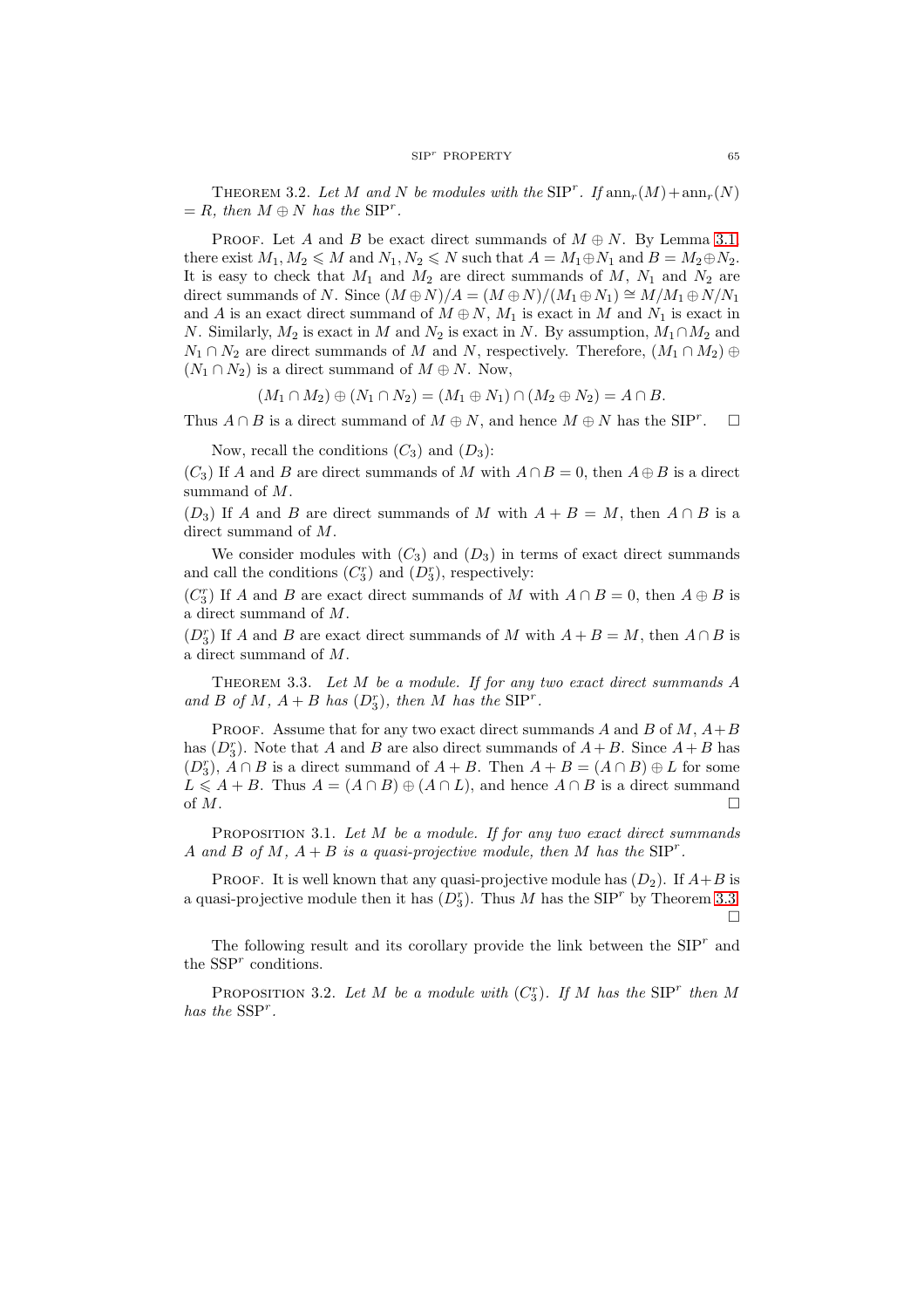PROOF. The proof follows similarly to [[1](#page-6-10), Lemma 19 (1)].  $\Box$ 

COROLLARY 3.1. Let M be a module with the SIP<sup>r</sup>. Then M has  $(C_3^r)$  if and only if  $M$  has the  $SSP<sup>r</sup>$ .

PROOF. Let M be a module with the SIP<sup>r</sup>. Assume that M has  $(C_3^r)$ . Then by Proposition [3.2,](#page-4-1) M has the  $SSP^r$ . The converse is clear since every  $SSP^r$  module has  $(C_3^r)$ ).  $\Box$ 

<span id="page-5-0"></span>PROPOSITION 3.3. Let M be a module with indecomposable radical submodule  $r(M)$  and N be a module. If  $r(M) \oplus N$  has the SIP<sup>r</sup>, then every nonzero homomorphism from  $r(M)$  to N is a monomorphism.

PROOF. Assume that  $r(M) \oplus N$  has the SIP<sup>r</sup>. Let  $f: r(M) \to N$  be a nonzero homomorphism. Since  $r(M)$  is exact in M, Ker f is a direct summand of  $r(M) \oplus N$ by Theorem [2.1.](#page-2-0) So, Ker f is a direct summand of  $r(M)$ . By assumption, Ker  $f = 0$ , i.e.,  $f$  is a monomorphism.

Recall that a module M is quasi-Dedekind if for every  $0 \neq f \in End(M)$ , f is a monomorphism (see [[10](#page-6-12)]).

<span id="page-5-1"></span>COROLLARY 3.2. Let  $M$  be a module with indecomposable radical submodule  $r(M)$  and N any module such that  $Hom(r(M), N) \neq 0$ . If  $r(M) \oplus N$  has the SIP<sup>r</sup>, then  $r(M)$  is quasi-Dedekind. In particular, if  $r(M) \oplus r(M)$  has the SIP<sup>r</sup>, then  $r(M)$  is quasi-Dedekind.

PROOF. By Proposition [3.3,](#page-5-0) there is a monomorphism  $f: r(M) \to N$ . Assume that  $r(M)$  is not quasi-Dedekind. Then, there exists a nonzero endomorphism  $g: r(M) \to r(M)$  such that Ker  $g \neq 0$ . Since f is a monomorphism,  $f \circ g: r(M) \to r(M)$ N is a monomorphism with Ker  $f \circ g \neq 0$ , which is a contradiction. Thus,  $r(M)$  is quasi-Dedekind.

PROPOSITION 3.4. Let M be a module with injective indecomposable radical submodule  $r(M)$ , and N be an indecomposable module such that  $Hom(r(M), N) \neq$ 0. If  $r(M) \oplus N$  has the SIP<sup>r</sup>, then  $r(M)$  is isomorphic to N and  $r(M)$  is quasi-Dedekind.

PROOF. By Proposition [3.3,](#page-5-0)  $r(M)$  is isomorphic to a submodule of N, and by Corollary [3.2,](#page-5-1)  $r(M)$  is quasi-Dedekind. Since  $r(M)$  is injective, there is an injective submodule  $N_1$  of N. By the injectivity of  $N_1$ ,  $N_1$  is a direct summand of N. Since N is indecomposable,  $N_1 = N$ . Thus  $r(M)$  is isomorphic to N.

<span id="page-5-2"></span>LEMMA 3.2. Let M be a module and  $L \leq N \leq M$ . If L is essential in N, then  $r(L)$  is essential in  $r(N)$ .

PROOF. Let  $0 \neq x \in r(N)$ . Then  $x \in N$  and hence there exists  $t \in R$  such that  $0 \neq xt \in L$ . Also  $xt \in r(N)$  since  $r(N) \leq M$ . Thus  $0 \neq xt \in r(N) \cap L = r(L)$ . It follows that  $r(L)$  is essential in  $r(N)$ .

PROPOSITION 3.5. Let  $M$  be a right R-module. Then the following statements are equivalent.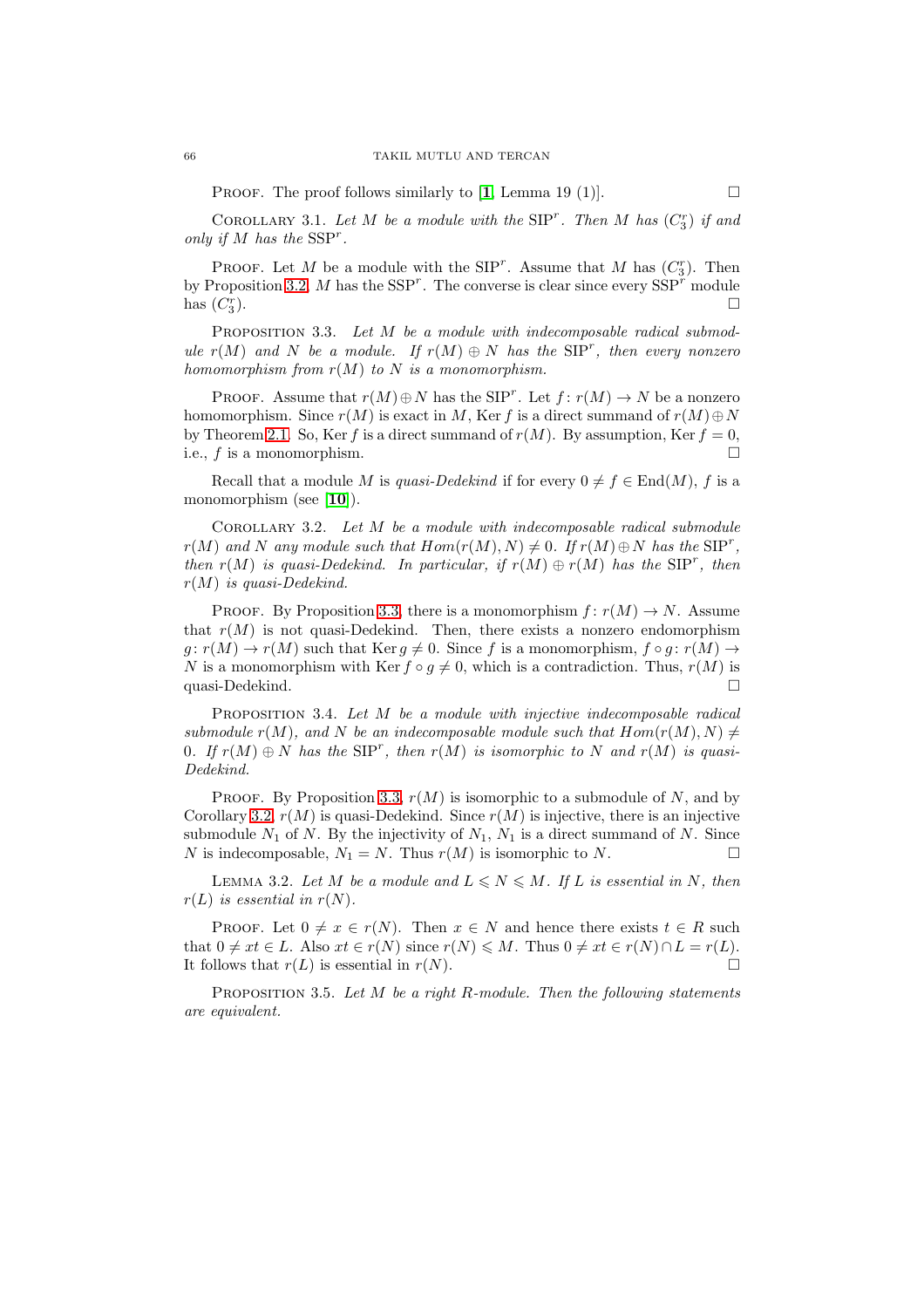#### $SIP<sup>r</sup>$  PROPERTY 67

(i)  $E(M)$  has the  $SIP^r$ ,

(ii) for every  $T$  and  $S$  exact direct summands of  $M$ , there is the equality

 $E(T) \cap E(S) = E(T \cap S).$ 

PROOF. (i)  $\Rightarrow$  (ii) Let S and T be exact direct summands of M. Then there exist submodules S' and T' of M such that  $M = S \oplus S' = T \oplus T'$ . Since S' is essential in  $E(S')$  and T' is essential in  $E(T')$ ,  $r(S')$  is essential in  $r(E(S'))$  and  $r(T')$  is essential in  $r(E(T'))$  by Lemma [3.2.](#page-5-2) It follows that  $E(S)$  and  $E(T)$  are exact direct summands of  $E(M)$ . Then by assumption,  $E(T) \cap E(S)$  is a direct summand of  $E(M)$ . On the other hand,  $E(S \cap T)$  is a direct summand in both  $E(S)$  and  $E(T)$ , and hence  $E(S \cap T)$  is a direct summand in  $E(S) \cap E(T)$ . So,  $E(S \cap T)$  is a direct summand in  $E(M)$ . It follows that

$$
E(S) \cap E(T) = E(S \cap T) \oplus K
$$

for some  $K \in E(M)$ . Then  $K = E(X)$  for some  $X \in M$  and  $X \leq S \cap T$  by [[13](#page-6-13), Lemma 4.14]. Hence  $K = E(X)$  is a direct summand in  $E(S \cap T)$ , which contradicts the equality (\*). It follows that  $K = E(X) = 0$  and the equality in the statement of Theorem is provided.

 $(ii) \Rightarrow (i)$  It is clear from [[13](#page-6-13), Lemma 4.14].

### References

- <span id="page-6-10"></span>1. M. Alkan, A. Harmancı, *On summand sum and summand intersection property of modules*, Turkish J. Math. 6 (2002), 131–147.
- <span id="page-6-2"></span>2. G. F. Birkenmeier, F. Karabacak, A. Tercan, *When is the SIP (SSP) property inherited by free modules*, Acta Math. Hung. 112(1) (2006), 103–106.
- <span id="page-6-7"></span>3. N. V. Dung, D. V. Huynh, P. F. Smith, R. Wisbauer, *Extending Modules, 1st ed., ser. Mathematics and Statistic*, Chapman and Hall/CRC, 1994.
- <span id="page-6-3"></span><span id="page-6-1"></span>4. L. Fuchs, *Infinite abelian groups. Vol. I*, Academic Press, New York–London, 1970.
- <span id="page-6-8"></span>5. J. Garcia, *Properties of direct summands of modules*, Commun. Algebra. 17(1) (1989), 73–92.
- 6. K. R. Goodearl, *Ring Theory: Nonsingular Rings and Modules*, Pure Appl. Math., Marcel Dekker 33, M. Dekker: Chapman and Hall/CRC, New York, 1976.
- <span id="page-6-11"></span>7. A. Hamdouni, A. C. Ozcan, A. Harmancı, *Characterization of module and rings by the summand intersection property and the summand sum property*, JP J. Algebra Number Theory Appl. 5(3) (2005), 469–490.
- <span id="page-6-4"></span><span id="page-6-0"></span>8. J. Hausen, *Modules with the summand intersection property*, Commun. Algebra. 7(1) (1989), 135–148.
- <span id="page-6-12"></span>9. I. Kaplansky, *Infinite Abelian Groups*, Univ. of Michigan Press, Ann Arbor, 1969.
- 10. A. S. Mijbass, *Quasi Dedekind Modules. Ph.D. Thesis*, Baghdad: College of Science University of Baghdad, 1997.
- <span id="page-6-9"></span><span id="page-6-6"></span>11. B. Stenström, *Rings of Quotients*, Springer-Verlag, New York, 1975.
- 12. A. Tercan and C.C. Yücel, *Module Theory, Extending Modules and Generalizations*, Birkhäuser, Basel, New York, 2016.
- <span id="page-6-13"></span>13. D. V˘alcan, *Injective modules with the direct summand intersection property*, Sci. Bull. Moldav. Acad. Sci., Ser. Math. 31 (1999), 39–50.
- <span id="page-6-5"></span>14. G. V. Wilson, *Modules with the summand intersection property*, Commun. Algebra. 14 (1986), 21–38.